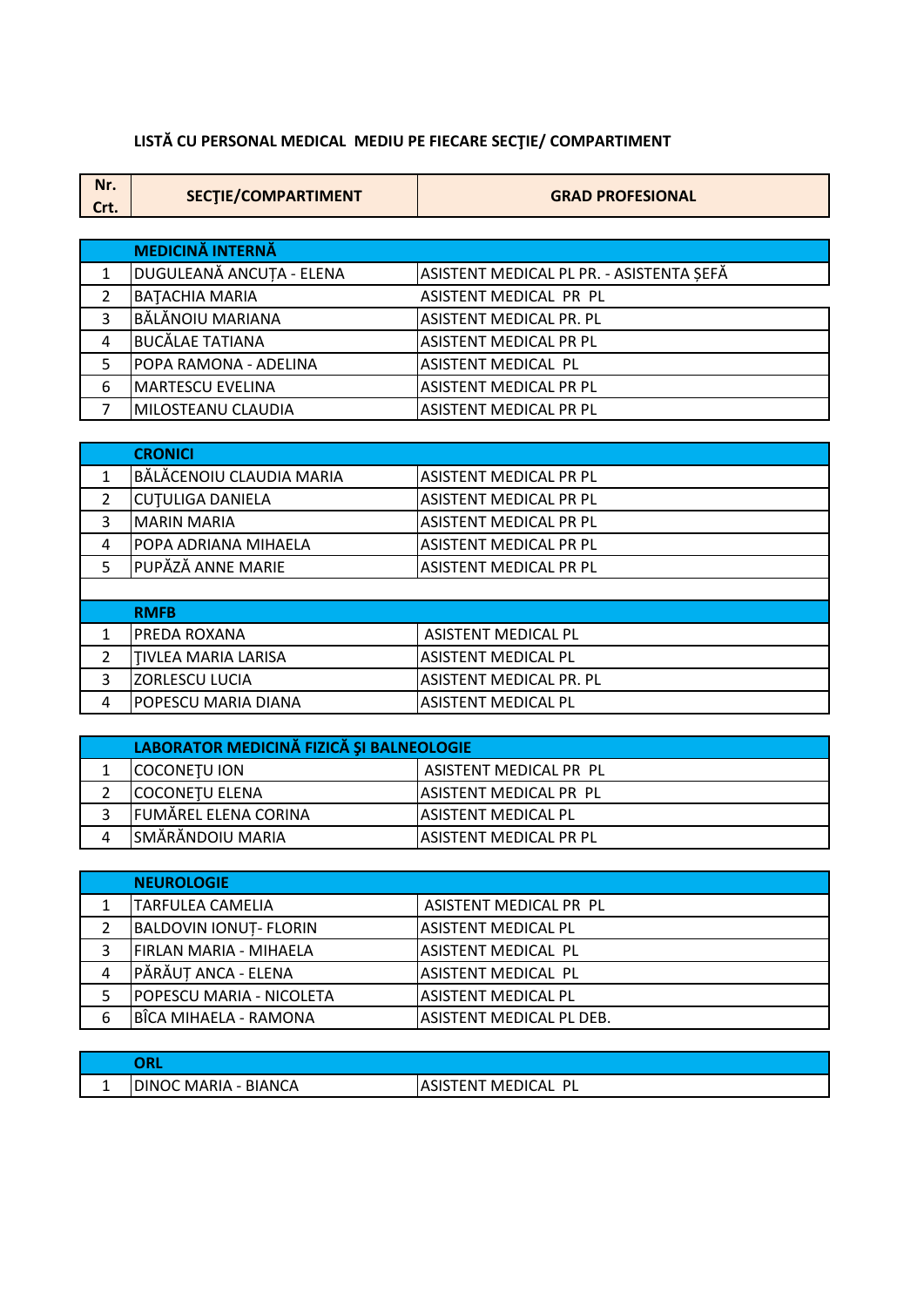| Nr.<br>Crt. | SECTIE/COMPARTIMENT               | <b>GRAD PROFESIONAL</b> |
|-------------|-----------------------------------|-------------------------|
|             | <b>ORTOPEDIE ȘI TRAUMATOLOGIE</b> |                         |
|             | SMĂRĂNDOIU IONELA MINODORA        | IASISTENT MEDICAL PR PL |

|   | <b>BLOC OPERATOR</b> |                         |
|---|----------------------|-------------------------|
| - | OMESCU CRISTINA      | IASISTENT MEDICAL PR PL |

|   | A.T.I                              |                         |
|---|------------------------------------|-------------------------|
|   | ICOMĂNESCU MILIA                   | IASISTENT MEDICAL PR PL |
|   | <b>CUSMAN LUMINITA LEONTINA</b>    | IASISTENT MEDICAL PR PL |
|   | <b>IMARTESCU VASILICA GEORGETA</b> | IASISTENT MEDICAL PR PL |
| 4 | VĂRZARU LIOARA CARMEN              | IASISTENT MEDICAL PR PL |
|   | VLĂDUȚ IONELA DOINA                | IASISTENT MEDICAL PR PL |

|   | <b>CHIRURGIE GENERALĂ</b>       |                                         |
|---|---------------------------------|-----------------------------------------|
|   | <b>IBUDURAN DANIELA</b>         | IASISTENT MEDICAL PR PL                 |
|   | CÎRCIU ANA CRISTINA             | IASISTENT MEDICAL PR PL                 |
|   | <b>IMANTA XENIA</b>             | ASISTENT MEDICAL PR PL - ASISTENTĂ SEFĂ |
| 4 | TIGVEANU LUCRETIA               | IASISTENT MEDICAL PR PL                 |
|   | <b>ZĂLDOIU CRISTINA MIHAELA</b> | <b>ASISTENT MEDICAL PR PL</b>           |

| <b>OBSTETRICĂ - GINECOLOGIE</b> |                         |
|---------------------------------|-------------------------|
| IGABOR MARIA                    | IASISTENT MEDICAL PR PL |
| ICOSORECI LOREDANA OANA         | IASISTENT MEDICAL PR PL |
| DĂIANU DANIELA                  | IASISTENT MEDICAL PR PL |
| IVASILOIU VALERIA               | IASISTENT MEDICAL PR PL |

| <b>NEONATOLOGIE</b> |                |                                        |
|---------------------|----------------|----------------------------------------|
| . .                 | IVAMVU LAVINIA | ' MEDICAL PR PL<br>tent<br>1515 1<br>Α |

|   | <b>PEDIATRIE</b>                |                                         |
|---|---------------------------------|-----------------------------------------|
|   | <b>ICIR ILEANA</b>              | lASISTENT MEDICAL PR PL                 |
|   | <b>IONESCU CARMEN</b>           | ASISTENT MEDICAL PR PL                  |
| 3 | LĂCĂTUȘU SIMONA ANI             | lASISTENT MEDICAL PR PL                 |
| 4 | OGORANU MARIANA                 | lASISTENT MEDICAL PR PL                 |
|   | IGHIBU ADRIANA                  | <b>ASISTENT MEDICAL PL</b>              |
| 6 | <b>IMOLDOVAN EUGENIA SILVIA</b> | lasistent medical pr pl- asistenta sefă |
|   |                                 |                                         |

| LABORATOR ANALIZE MEDICALE |                         |
|----------------------------|-------------------------|
| <b>IDOGARU LUCICA</b>      | IASISTENT MEDICAL PR PL |
| INISTORESCU DORINA - MARIA | IASISTENT MEDICAL PL    |
| IRADESCU ION               | IASISTENT MEDICAL PR PL |

| LABORATOR RADIOLOGIE ȘI IMAGISTICĂ MEDICALĂ |                                |  |
|---------------------------------------------|--------------------------------|--|
| <b>IGOGELESCU ADRIANA</b>                   | <b>IASISTENT MEDICAL PR PL</b> |  |
| INAVOLAN POMPILIA RAMONA                    | IASISTENT MEDICAL PR PL        |  |